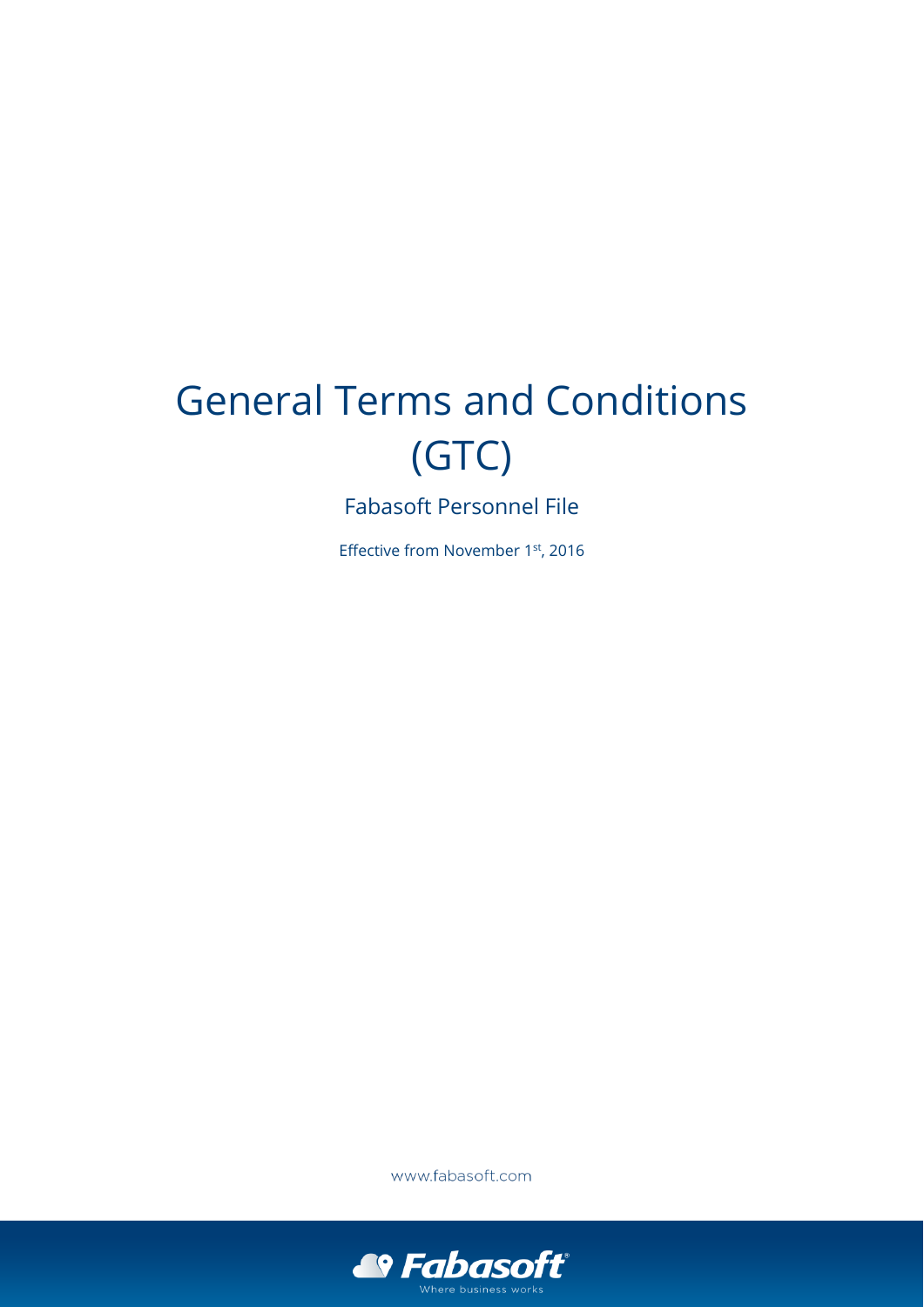# Preamble

The customer has received an offer from Fabasoft Austria GmbH (hereinafter Fabasoft) to conclude a contract for use of a Service Package and has accepted this offer. The actual contract concluded is set out in an order confirmation. The license granted to the customer according to this contract as well as the services to be rendered by the contracting parties under this contract are referred to as the 'Service Package'. Together with the order confirmation and the appendices specified, these General Terms and Conditions govern the contractual relationship between the customer and Fabasoft regarding the use of the Service Package chosen by the customer and the mutual rights and obligations of the contracting parties.

# 1. Subject of Agreement

- <span id="page-1-0"></span>1.1. Upon signing a contract, Fabasoft shall grant the customer a non-exclusive and nontransferable license for the duration of the contract
	- (i) to set up, commission and use the hardware belonging to the Service Package,
	- (ii) to use the software product installed on this hardware,
	- (iii) to use any mobile apps sold with the Service Package chosen by the customer,

<span id="page-1-2"></span><span id="page-1-1"></span>always in accordance with the specifications in the order confirmation and the quantity structure included therein.

- <span id="page-1-3"></span>1.2. The properties, features and configuration of the Service Package chosen by the customer are specified in the order confirmation and are generally described as follows:
	- (i) By the number of people, roles and storage volume selected by the customer for use of the Service Package.

Only customers and natural persons specified by these customers (assigned natural persons and their role) are authorized to use the Service Package. A customer is understood to be a legal entity (natural person, legal person, body of persons) who concludes the contract, has the rights and obligations arising from the contract, and pays the fees associated with the contract. Therefore, the identity of the customer must be specified in connection with the conclusion of the contract (such as name, company, address, company registration number, VAT ID no.).

Upon concluding the contract, the customer specifies how many individuals to be assigned to the customer are intended for fee-based roles for use of the Service Package forming the basis of the contract, and what storage volume underlies the contract.

The software product records all use of the Service Package by the customer and the natural persons named by the customer and shows this number in the user interface visible to the customer. This counting process is alone decisive for determining the number of people who work with the software product.

The software product is provided to the customer pre-installed in the hardware belonging to the Service Package. Licensed material also includes the application documentation and new editions, supplements or corrected versions of the licensed material that the customer receives from Fabasoft during the agreed contract duration. The software product is protected by an electronic license key, which is also part of the licensed material.

Fabasoft has product information available for the software product in accordance with [1.1](#page-1-0) [\(ii\)](#page-1-1) [\(iii\).](#page-1-2) This product information sets out the intended use, program operating conditions and the properties and features of the software product. The product information associated with the specific product version applies. The contracting parties

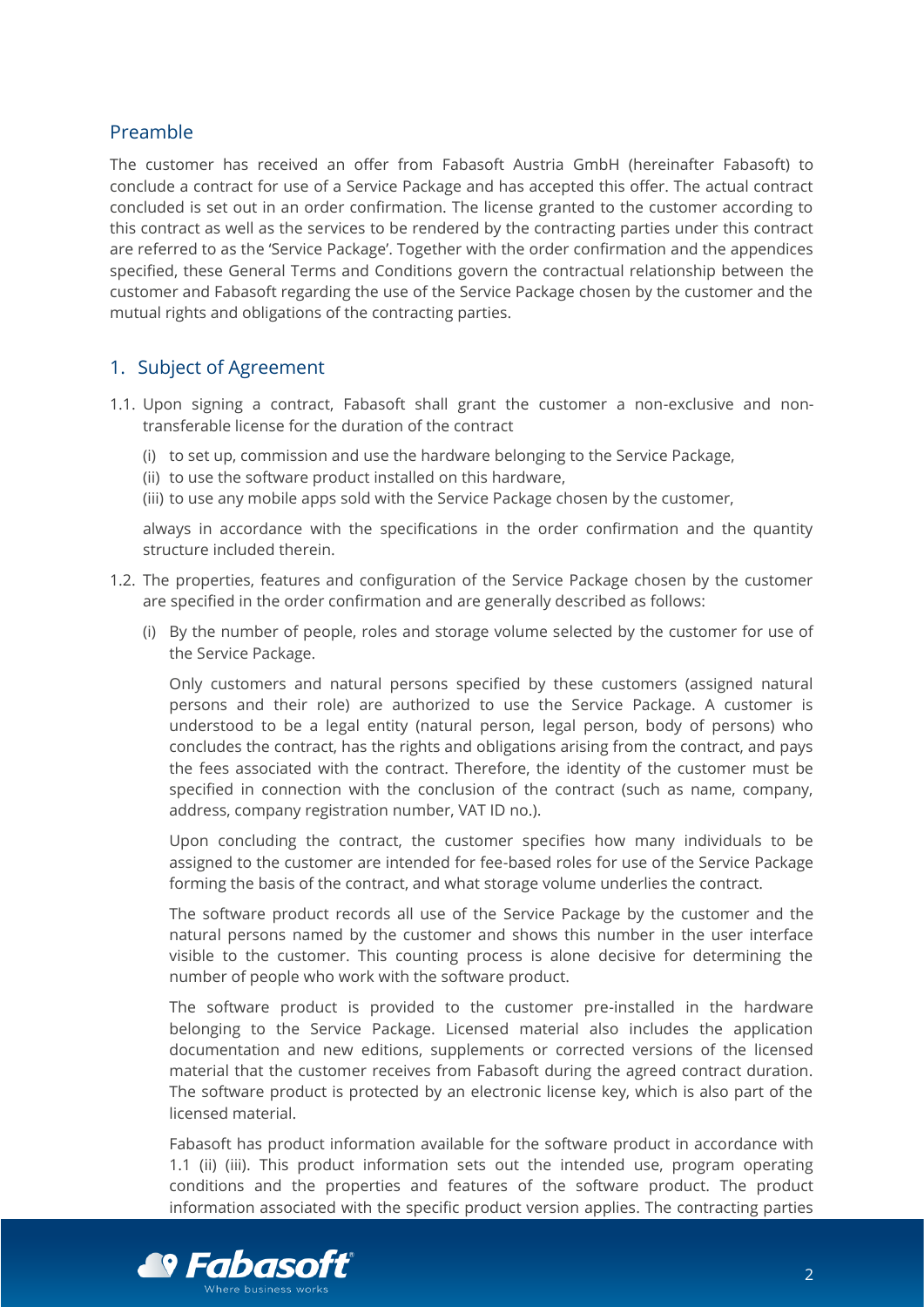agree that it is not possible to develop software products to make them free of errors for all application conditions. The requirements of observable and/or content-specific performance and contractual fulfillment and the determination of guaranteed properties of the software product are determined solely in accordance with the specifications in the product information. The product information forms an integral part of the contract.

Use includes any full or partial use of functions of the software product, regardless of whether this process takes place or can take place as part of a visualized or nonvisualized interface, simultaneously or asynchronously. Use does not include decompiling, reverse engineering of the software product into its source code or other modifications to the software product and/or the licensed material.

Use of each piece of software pre-installed on contractual hardware is only permitted on and with this hardware. All information regarding the pre-installed software must be treated as confidential vis-à-vis third parties.

Customers acknowledge that they alone are responsible for safeguarding their business, operational and trade secrets.

Fabasoft is entitled to check how the licensed software is being used by the customer, in particular with regard to compliance with the provisions of the licensing model.

(ii) By the further and continued development of the software product provided to the customer from the Service Package:

Within this Service Package, the customer is provided with the latest approved further and continued development of the software product in accordance with the latest version of the General Terms and Conditions and product information associated with the product version, even if this further and continued development includes additional functions. The quantity structure agreed with the customer in the order confirmation is not changed as a result.

The new edition and associated electronic license key is made available electronically for download or using comparable technologies. The conditions of the applicable license agreement (General Terms and Conditions) can be accessed by the customer electronically at any time and are available to the customer online (see: [https://www.fabasoft.com/en/personnel-file/contract\)](https://www.fabasoft.com/en/personnel-file/contract). Based on the agreement for updating the software product, Fabasoft has no obligation to carry out any service beyond licensing, in particular installation, training, troubleshooting, data recovery, and so, unless the customer also obtains the service feature under [1.2](#page-1-3) [\(vii\)](#page-4-0) pursuant to the specifications in the order confirmation. The customer will use the further and continued development of the software product soon after it has been provided.

(iii) By the software support agreed with the customer from the Service Package:

From the agreed Service Package, the customer receives the following technical support:

From this Service Package, the customer has the opportunity to obtain electronic support by way of an electronic portal set up by Fabasoft (see: [https://www.fabasoft.com/en/support\)](https://www.fabasoft.com/en/support) (depending on the performance requirements of the customer); customers carry out first-level support themselves.

If the customer takes the opportunity granted to obtain electronic support by way of this electronic portal, the following applies:

A support query is defined as follows: The support query relates to a problem that cannot be broken down into subdivisions (smallest unit). If a problem described in a support query consists of various components/areas, each of these components/areas is considered a single support query.

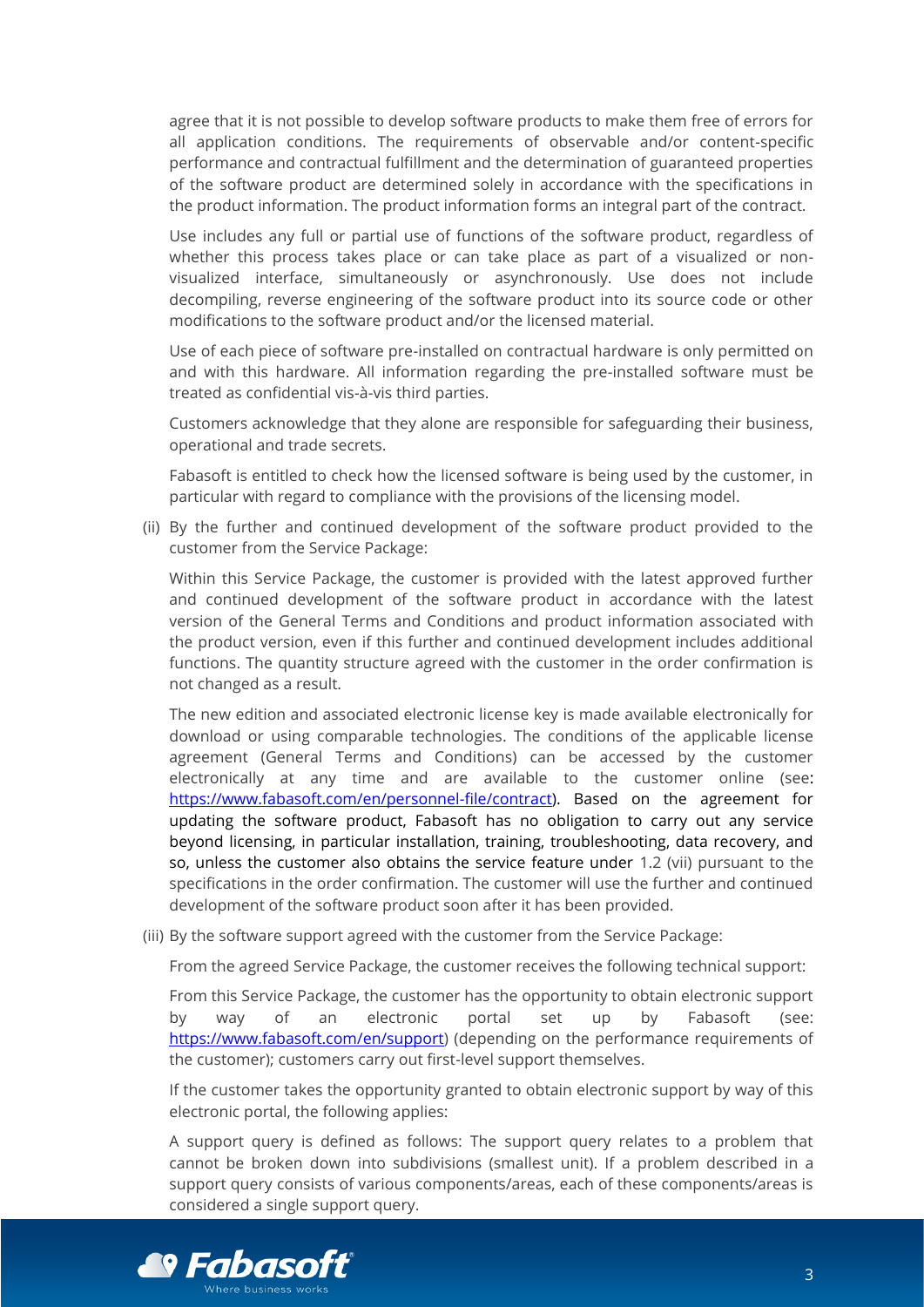Before Fabasoft provides support in the event of a support query, the contact persons of the customer and the responsible Fabasoft support expert will agree on how to classify the problem, set the parameters for an acceptable solution and define when this solution will be provided. A support query can require several instances of contact and investigations until the solution is found. Fabasoft guarantees that the information provided is suitably in accordance with state-of-the-art technology.

The customer has an obligation to cooperate. The customer must provide information for the specific system configuration and supply additional information, as requested by Fabasoft.

If a support query relates to a technology topic that is not supported in accordance with the respective product information for Fabasoft software products covered by this agreement (other technology), the following applies:

Fabasoft will endeavor also to provide support in response to such support queries, but it is agreed that Fabasoft will make no assurances and/or guarantees whatsoever for such requests. The particular reason for this is that Fabasoft has no support infrastructure for this other technology, and it is impossible to provide support for all technologies on the market.

Customers undertake to keep strictly confidential all information that they become aware of under this agreement concerning Fabasoft support services and support material, especially all access addresses, access numbers and access codes.

(iv) By the hardware provided to the customer from the Service Package:

Fabasoft makes hardware product information available for hardware that it provides to the customer. This product information sets out the intended use, operating conditions and the properties and features of the hardware product. The product information associated with the product version applies. This product information in its latest version also forms an integral part of the contract for the Service Package. The requirements of observable and/or content-specific performance and contractual fulfillment and the determination of guaranteed properties and/or agreed features of the hardware are determined solely in accordance with the specifications in the hardware product information.

(v) By the hardware support agreed with the customer from the Service Package:

Fabasoft has a support description for hardware support from the Service Package available for the hardware support that it provides. This support description also identifies the service levels, setting then out in more detail. This support description in its latest version also forms an integral part of the contract for the Service Package. The requirements of observable and/or content-specific performance and contractual fulfillment and the determination of guaranteed properties and/or agreed features of the support are determined solely in accordance with the specifications in the support description.

(vi) By service features regarding the convenience agreed with the customer concerning the provision of hardware:

Fabasoft provides the customer with the hardware specified in the order confirmation for use in accordance with the conditions agreed herein for the agreed contract duration.

The hardware is owned by Fabasoft; the customer is therefore obliged to handle the hardware properly and with due care in accordance with the operating instructions (see product information).

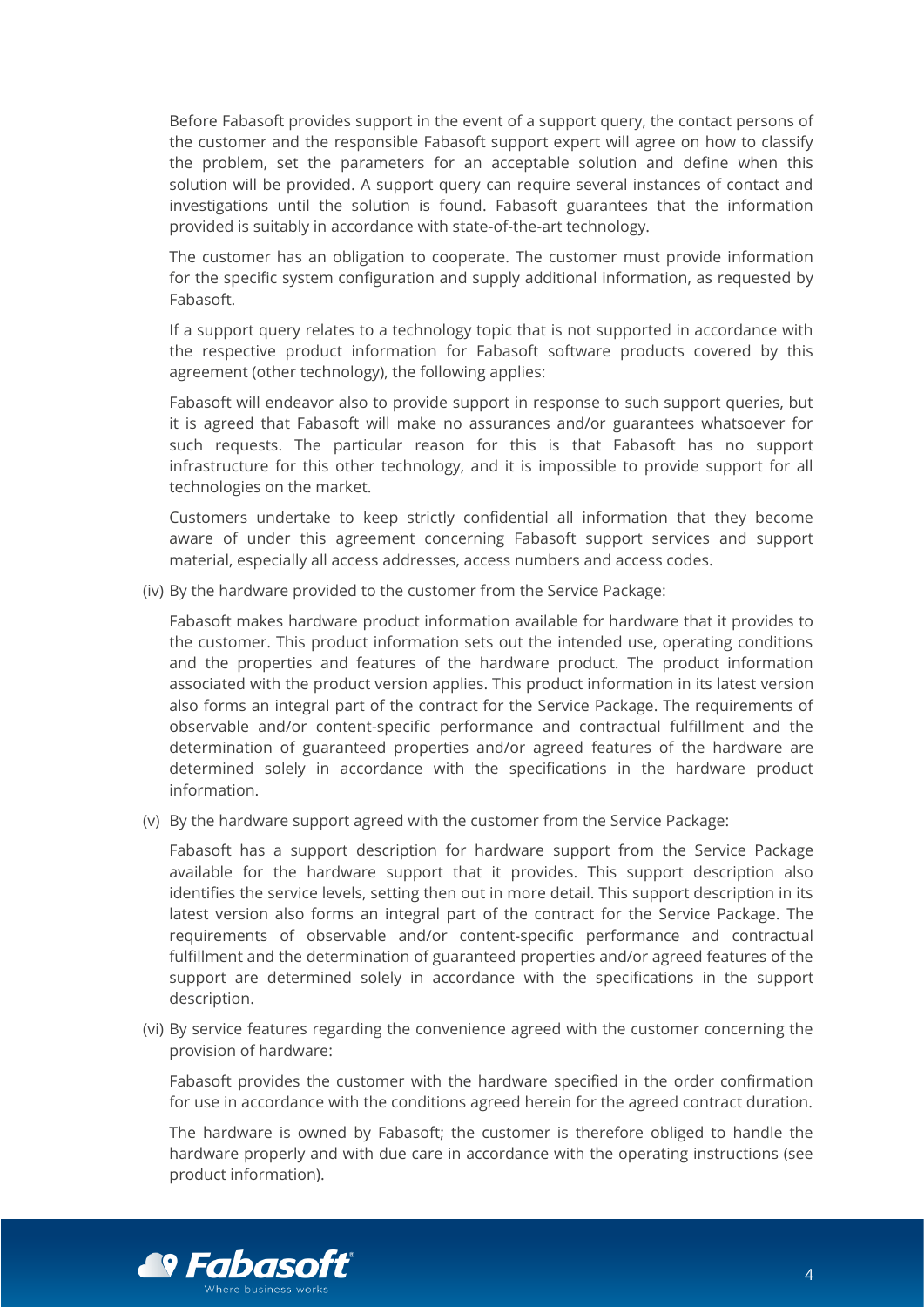The customer bears the risk of loss or damage to the hardware from delivery of the hardware until it is collected by Fabasoft. The customer is therefore also obliged to adequately insure the hardware against damage or loss. Should a third party assert rights to hardware by seizure, attachment or similar measure, the customer is obliged to immediately give Fabasoft written notification and inform the third party in particular of the property rights of Fabasoft. Notices attached to the hardware by Fabasoft referring to the property right of Fabasoft must remain unchanged on the hardware for the duration of the contract.

After the contract duration, all the hardware must be stored in its original packaging without defects and in order, ready to be collected by Fabasoft. Customers are obliged to permanently delete data stored on the hardware by them before returning the hardware. If the customer does not return the hardware to Fabasoft after the agreed contract duration, Fabasoft is entitled at its discretion to demand payment of the list purchase price for the hardware in effect at the start of the contract concurrently with transfer of ownership of the hardware, instead of asserting a claim to recover the goods. The customer will inform Fabasoft in writing about the respective installation location (with precise postal address) of the hardware. Export control regulations must be observed by customers under their sole responsibility.

<span id="page-4-0"></span>(vii)By service features for supporting the customer in the 'fully managed' performance parameter of the Service Package, provided this is included in the order confirmation.

Customers initially have the opportunity to take it upon themselves to deal with operational issues without support from Fabasoft. If however the customer decides to seek operational support from Fabasoft, Fabasoft is deemed to have also offered these services to the customer.

In accordance with the support description 'fully managed' in the order confirmation, Fabasoft will carry out the support services listed in the corresponding full specification catalog.

- 1.3. Duration and Termination of the Contract
	- (i) The duration of the contract for the Service Package is three years from delivery of the hardware and software to the customer. This point in time is displayed as a date in the invoice. The contract duration will be extended by three years unless the contract is terminated in good time by the customer or Fabasoft subject to notice of termination of six months before the end of the fixed contract duration.

The hardware made available to the customer within the Service Package will be renewed every time a contractual period of three years expires, as this is foreseeably conditional for the further and continued development of the software and the availability of hardware support.

If the customer terminates the contract, the new hardware will not be delivered; the contractual relationship will end upon expiry of the fixed contract duration running at that time.

(ii) Furthermore, the contracting parties shall be entitled to terminate the contract for good cause, without observing notice periods and termination dates, with immediate effect.

Good cause entitling Fabasoft to cancel the contract with immediate effect particularly exists if customers breach the material obligations undertaken by them under this contract, especially payment obligations. In general, good cause shall also be deemed to exist if one contracting party no longer has trust in the other contracting party within the continuing obligation due to the actions of this party.

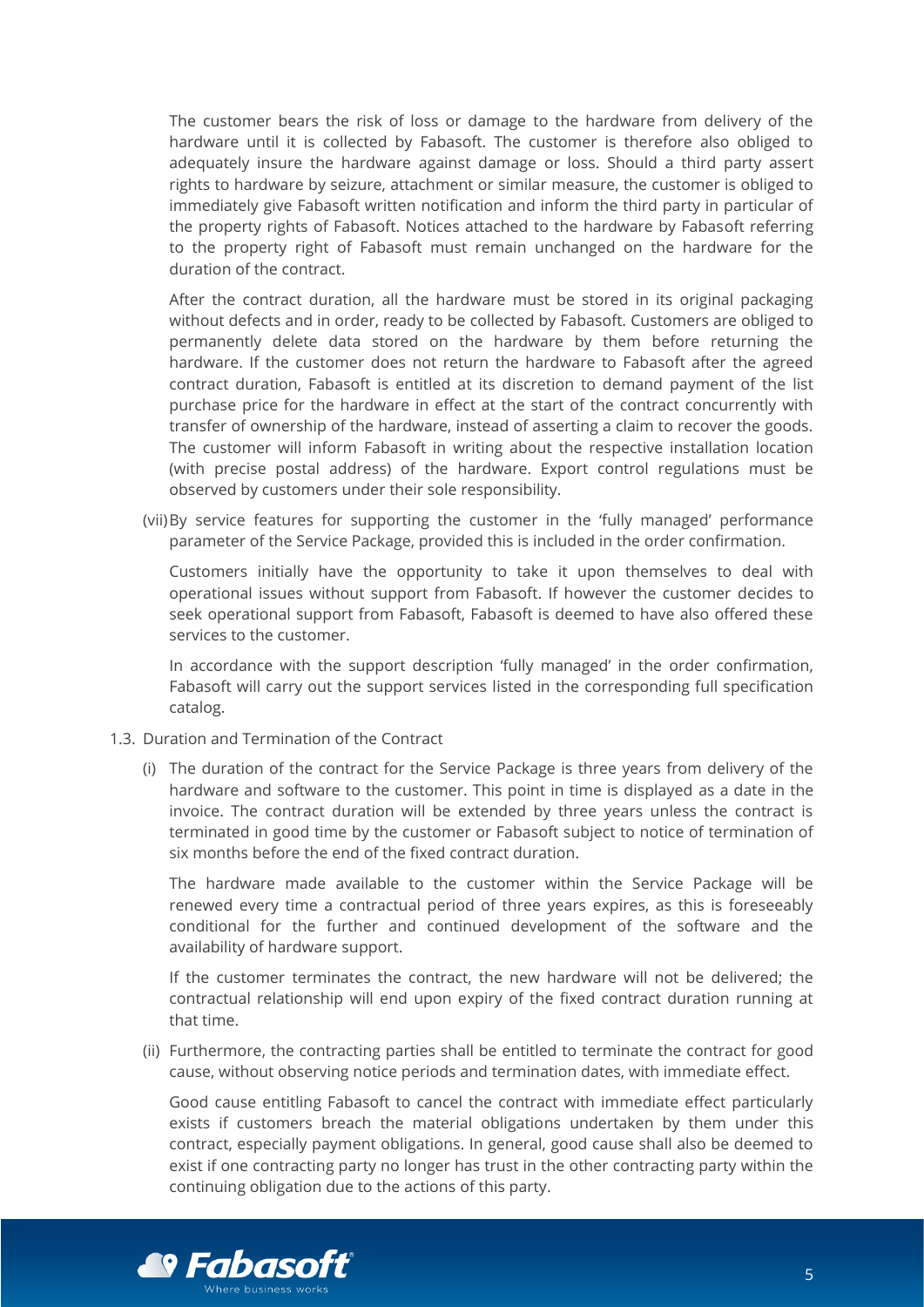(iii) Notice of termination and notice of termination with good cause must be given in good time in writing and also by written e-mail to [cancel@fabasoft.com.](mailto:cancel@fabasoft.com)

In the event that notice of termination is given, the date on which the notice of termination is received by the other contracting party (at least with a signed e-mail as a PDF document) shall be authoritative in determining whether the deadline has been met.

(iv) Not later than 14 days before the end of the notice period, Fabasoft will inform customers by giving notification of the impending end to the contract and their obligation to fully (that is, permanently) delete the data stored on the software and hardware provided for their use.

The customer must complete this process of deleting data by the end of the contract duration.

(v) At the end of the contract duration, Fabasoft will inform the customer about the intended collection date for the hardware made available for use and the software found on it. For the purpose of collection, Fabasoft is entitled to access the customer's premises where the hardware and software are located.

### 2. Fee

- 2.1. The fee for the first contract year payable by the customer from the Service Package as agreed between the contracting parties is defined in the order confirmation, which sets out the contract concluded. Value-added tax is charged separately. This fee is due for payment annually in advance upon billing.
- 2.2. The annual fee is index adjusted. The CPI 2010 or the closest index replacing it is agreed as the benchmark for calculating the index adjustment. The index value announced for the month the contract comes into effect is considered the starting point for calculating the adjustment. The annual fee changes to the same extent that this starting point for the index value changes with respect to the index figure for the beginning of each subsequent contract year.
- 2.3. Customers are not allowed to set off their claims against claims of Fabasoft unless the customer's claim is judicially established or expressly recognized by Fabasoft in writing. In case of delayed payment, the customer will owe statutory interest.

### 3. Warranty

- 3.1. For the licensed material in the version provided to the customer and the hardware made available for use, Fabasoft guarantees contractual use in accordance with the respective associated product information. In the case of serious deviations, Fabasoft is entitled and, unless this involves unreasonable effort, also obliged to perform subsequent improvements. If, within a reasonable time, Fabasoft does not correct the deviation through subsequent improvement or work around it in such a way that the customer can still make contractual use of the goods, or if Fabasoft refuses to carry out subsequent improvement on the grounds of unreasonable effort, the customer can demand a reduction in the annual fee or the withdrawal of the contract. The obligation of Fabasoft to act in accordance with this contract section ends at the end of six months from delivery to the customer. Claims for damages are governed by provisions under section [4. Liability Guarantees.](#page-6-0)
- 3.2. When determining, isolating and reporting faults or defects, the customer must observe the product information, application documentation and any instructions from Fabasoft. The customer must also immediately report any faults or defects to avoid forfeiting the right to

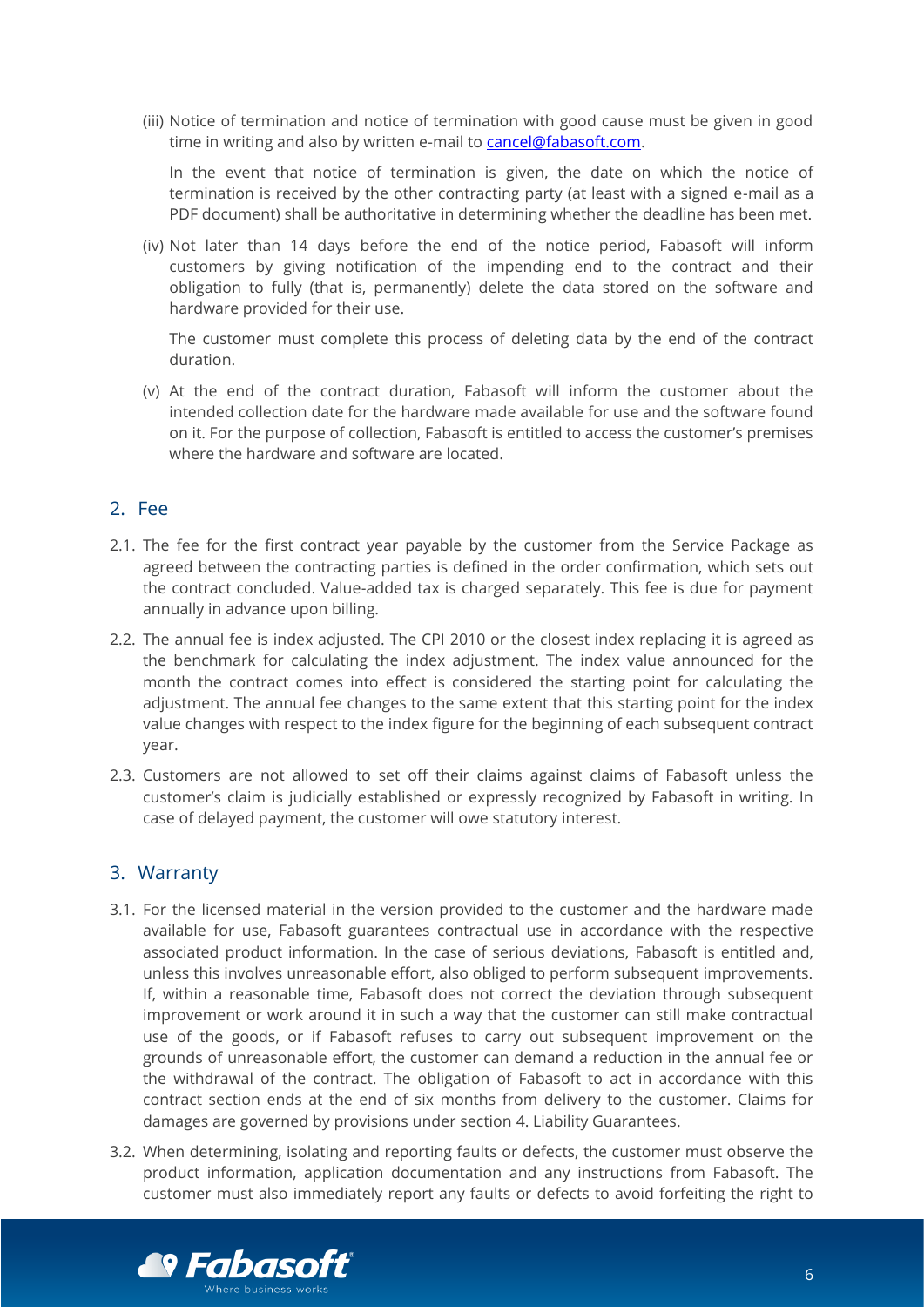make a claim. Within reason, the customer must take the measures necessary to detect, isolate and document faults or other defects. This primarily includes compiling a defect report, system logs and memory dumps, providing input and output data, intermediate and test results and other documents suitable for illustrating the fault. In any event, Fabasoft only offers a warranty for such errors and/or other defects that can be reproduced at Fabasoft.

- 3.3. At the request of Fabasoft, the customer will grant it or persons authorized by it access to the location where the Service Package is run. In this case, the Fabasoft personnel will be given the technical equipment needed to carry out the work on site, in operational condition and free of charge, such as power supply, telephone connections and data transmission services.
- 3.4. The warranty does not extend to defects caused by deviations from the operating conditions intended for the software product and set out in the production information or by deviations from the operating conditions intended for the hardware and specified in the product information. The customer is obliged to obtain any approvals from respective authorities that may be needed for the possession and use of the Service Package. If the licensed material or hardware is used without complying with the operating conditions, the warranty obligation ceases to apply. Fabasoft does not offer a warranty for cases other than those expressly set out above.

### <span id="page-6-0"></span>4. Liability Guarantees

- <span id="page-6-1"></span>4.1. If third-party copyrights are breached by the software, Fabasoft will assume any courtimposed costs and damages in relation to the customer, provided that the customer informs Fabasoft of such claims immediately in writing and Fabasoft is reserved the right to execute all defense measures and settlement negotiations.
- 4.2. If claims are asserted or expected against the customer pursuant to section [4.](#page-6-0) clause [4.1,](#page-6-1) Fabasoft can amend or replace the licensed material at its own expense to the extent deemed reasonable for the customer. If is not possible to do this or obtain a right of use using reasonable effort, each contracting party can terminate the license for the software product concerned without notice. In this case, Fabasoft is liable to the customer for the damage incurred through termination pursuant to section [4.](#page-6-0) clause [4.4.](#page-6-2)
- 4.3. Fabasoft has no obligations if the claims under section [4.](#page-6-0) clause [4.1](#page-6-1) are based on data or programs provided by the customer or are due to the Service Package not being used in a valid, unaltered original version or being used in accordance with operating conditions other than those specified in the product information.
- <span id="page-6-2"></span>4.4. Fabasoft is liable to the customer exclusively for direct damage caused by negligence (personal and property damage, excluding damage resulting from loss of data or programs) up to the amount of the annual fee for this Service Package. The annual fee without the value-added tax applicable when the claim arose applies.
- 4.5. Further claims by the customer against Fabasoft as well as its vicarious agents, such as claims for compensation due to delayed delivery, impossibility of delivery, fault in the formation of contract, claim for compensation for indirect damage, consequential damage, operating malfunction damage, lost profit, missed savings, data and program loss or due to tort are excluded, unless they are based on intent or willful gross negligence. The same liability disclaimer also applies to such material damage as is caused by a defective software product or the hardware from the Service Package.

If Fabasoft is nevertheless liable under mandatory law in the cases listed here, it will be assumed, with respect to these claims for damages, that

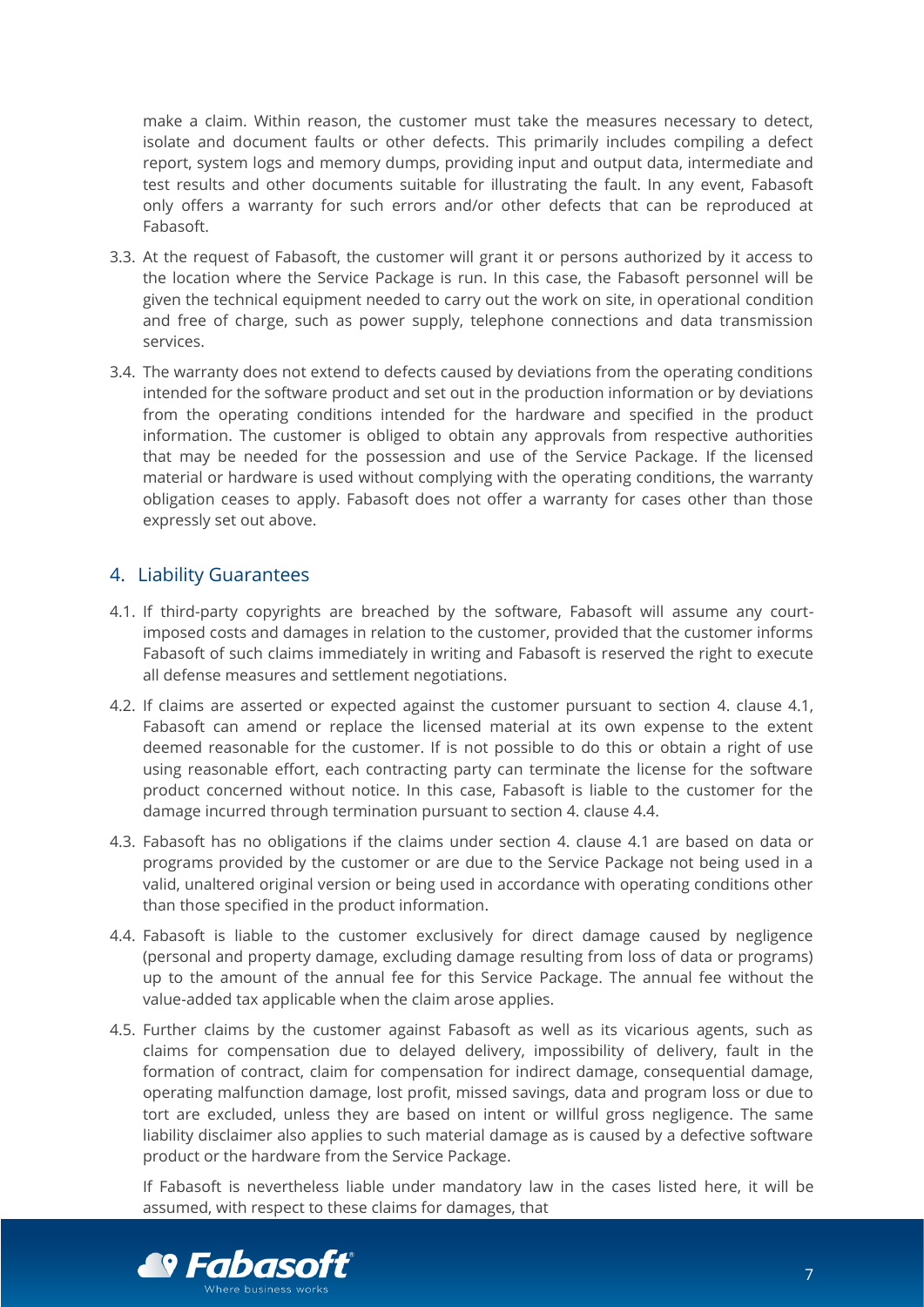- (i) features assured in writing are lacking, or
- (ii) Fabasoft promised a service that was not at all possible from the outset (initial inability to perform within the meaning of the law).
- 4.6. In any event, such claims for compensation against Fabasoft and its vicarious agents will expire within twelve months after the damage event occurred.

# 5. General Information

- 5.1. Changes or additions to this agreement must be made in writing before its new edition and publication on the official web page of Fabasoft and cannot be made electronically until such time. The same applies to any waiver of this clause for the written form requirement. From the date from which the new edition and publication are available on the official web page of Fabasoft, the written form requirement agreed above applies to this then-latest version.
- 5.2. This agreement including the appendices forming part thereof and the question of its validity, as well as its effects before and after conclusion shall be subject to Austrian law exclusively, and international private law and the United Nations Convention on Contracts for the International Sale of Goods are hereby explicitly excluded.
- 5.3. This document, together with the order confirmation underlying the specific business transaction, and the documents deemed part of the contract in this document represent all contractual agreements between the contracting parties regarding the Service Package. These other contract components and the product information are regarded an integral part of this contract. Customers acknowledge and confirm that they were given access to these documents before signing this agreement, have read them and agree with their contents.
- 5.4. All disputes arising out of this agreement, including appendices and supplements forming part of this agreement, and the question of their validity as well as their effects before and after conclusion are decided exclusively by the competent court for the Fabasoft headquarters and, at the discretion of Fabasoft, by the competent court in whose district customers have their registered seat, a branch or an asset. The place of performance is Linz, Austria.
- 5.5. If the Fabasoft website is used, the customer accepts in full the terms of usage of the website and services of Fabasoft, especially regarding participation in discussion forums.
- 5.6. If one or more contract provisions is (are) or become(s) completely or partially ineffective or unenforceable, this will not affect the validity and enforceability of the remaining provisions herein. The invalid or unenforceable provision will be deemed replaced by a provision that best reflects the economic and technical purpose of the invalid or unenforceable provision. The same applies in the event that the contract is found to contain a loophole. In this case, the suitable provision will apply that the contracting parties would have wanted if they had considered the section in question when concluding this contract. This paragraph will not apply to consumers.
- 5.7. Fabasoft is entitled to send out regular newsletters to Service Package customers. In this newsletter, Fabasoft provides information about new features and product information about the Service Package and about other products of Fabasoft, for example. With the conclusion of the contract for a Service Package, the customer expressly agrees to receive electronic mail, particularly newsletters. If a customer no longer wishes to receive information and/or newsletters electronically, the customer can send an e-mail to the e-mail address [unsubscribe@fabasoft.com.](mailto:unsubscribe@fabasoft.com)
- 5.8. The contracting parties expressly guarantee that they are legally authorized to enter into the contract for the use of a Service Package. Customers furthermore expressly assure that the